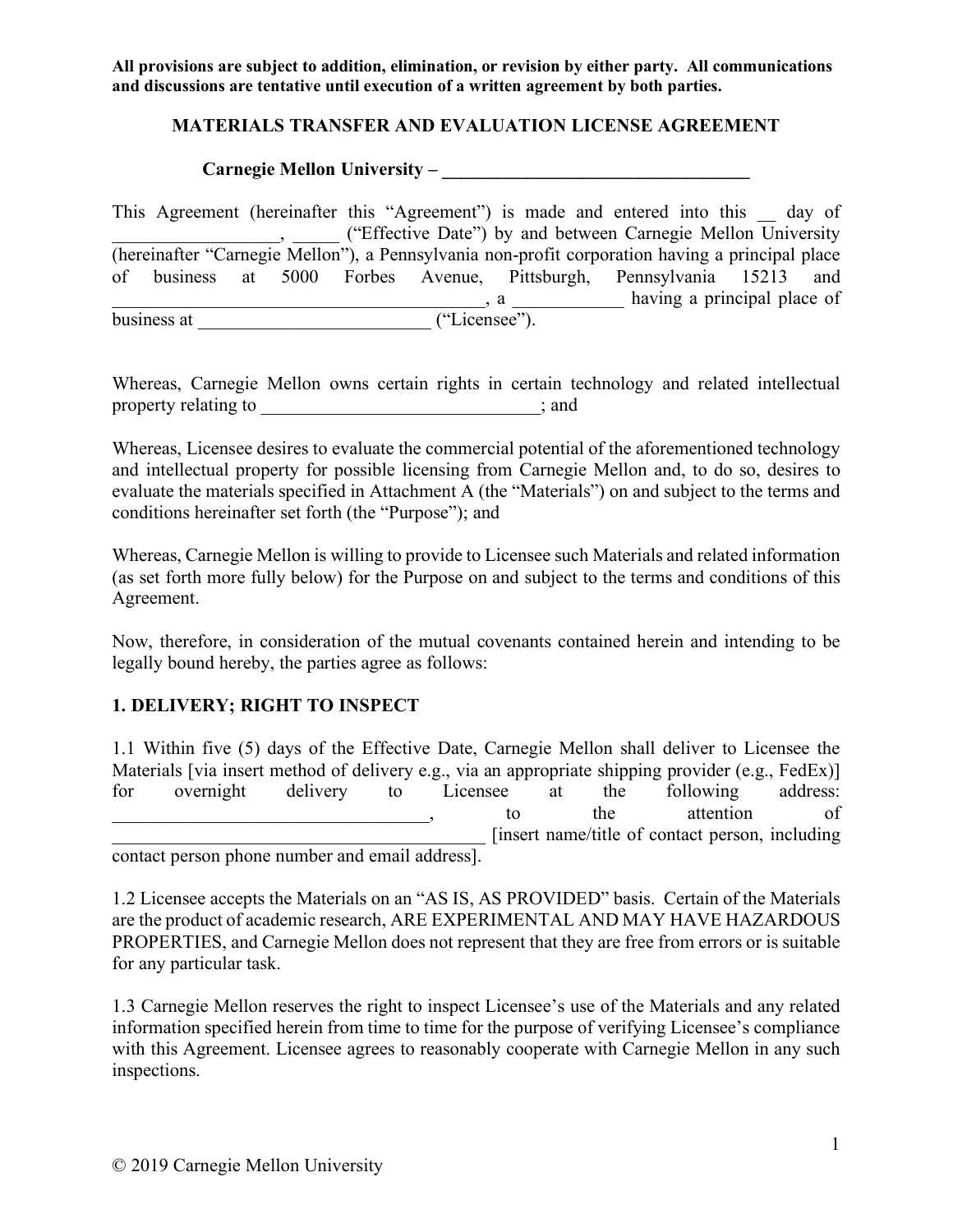### **2. USE; OWNERSHIP; PROPRIETARY PROTECTION**

2.1 The Materials and associated Confidential Information (hereinafter defined) are furnished to Licensee on a non-exclusive basis solely for the Purpose at Licensee's facilities and no other purpose. Licensee shall use the Materials and Confidential Information solely for such purpose, in a safe manner and in compliance with applicable laws, rules and regulations.

2.2 Carnegie Mellon hereby grants to Licensee a non-exclusive, non-transferrable, limited right during the term of this Agreement to practice under any patent claiming priority to

\_\_\_\_\_\_\_\_\_\_\_\_\_\_\_\_\_\_\_\_\_\_\_\_\_\_\_\_\_\_\_\_\_\_\_\_\_\_\_\_\_\_ (the "Patent") solely for the Purpose.

2.3 The Materials and information disclosed or provided by Carnegie Mellon relating thereto, including the Patent, contain Confidential Information of Carnegie Mellon. All Confidential Information has been entrusted to Licensee for use only as expressly authorized under this Agreement. Licensee shall devote its best efforts, consistent with the practices and procedures under which it protects its own most valuable proprietary information and materials, but no less than a reasonable standard of care, to protect the Materials, the Patent and associated Confidential Information against any unauthorized use or disclosure. Consistent with the foregoing, Licensee shall maintain in confidence and shall not disclose to any third party nor shall Licensee use or exploit in any way for its benefit or for the benefit of any third party, any Confidential Information (including the Patent) for a period of five (5) years following termination of this Agreement, unless such information ceases to be Confidential Information prior to the end of such five (5) year period through no fault of Licensee, or Licensee and Carnegie Mellon enter into a written agreement authorizing same.

2.4 For purposes of this Agreement, "Confidential Information" means any information relating to the Materials, including know-how, copyrights, trademarks, designs, data, algorithms, code, the Patent, patent applications and oral communications relating to the Materials, and information not relating to the Materials that is disclosed to Licensee in the manner set forth hereinafter. All such information shall be Confidential Information, including information disclosed or provided to Licensee prior to the date of this Agreement, unless such information (i) was already known to Licensee prior to the disclosure or provision thereof by Carnegie Mellon, (ii) has been published or is published hereafter, unless such publication is a breach of this Agreement, (iii) is received by Licensee from a third party not under any obligation of confidentiality with respect thereto, or (iv) is independently developed by Licensee without use of or reference to the Confidential Information. With respect to any information not relating to the Materials which is sought by Carnegie Mellon to be Confidential Information subject to this Agreement, Carnegie Mellon shall mark such information as "Confidential" prior to disclosing it to Licensee; provided, with respect to any oral communication not relating to the Materials which is deemed by Carnegie Mellon to be Confidential Information subject to this Agreement, Carnegie Mellon shall notify Licensee of such fact and within thirty (30) days thereafter Carnegie Mellon shall send a memorandum to Licensee outlining the information deemed to be Confidential Information.

2.5 Licensee agrees that the Materials and Confidential Information (including the Patent) shall not be used as the basis of a commercial product or service, rewritten in another computer language or otherwise adapted to circumvent the need for obtaining a license from Carnegie Mellon (if one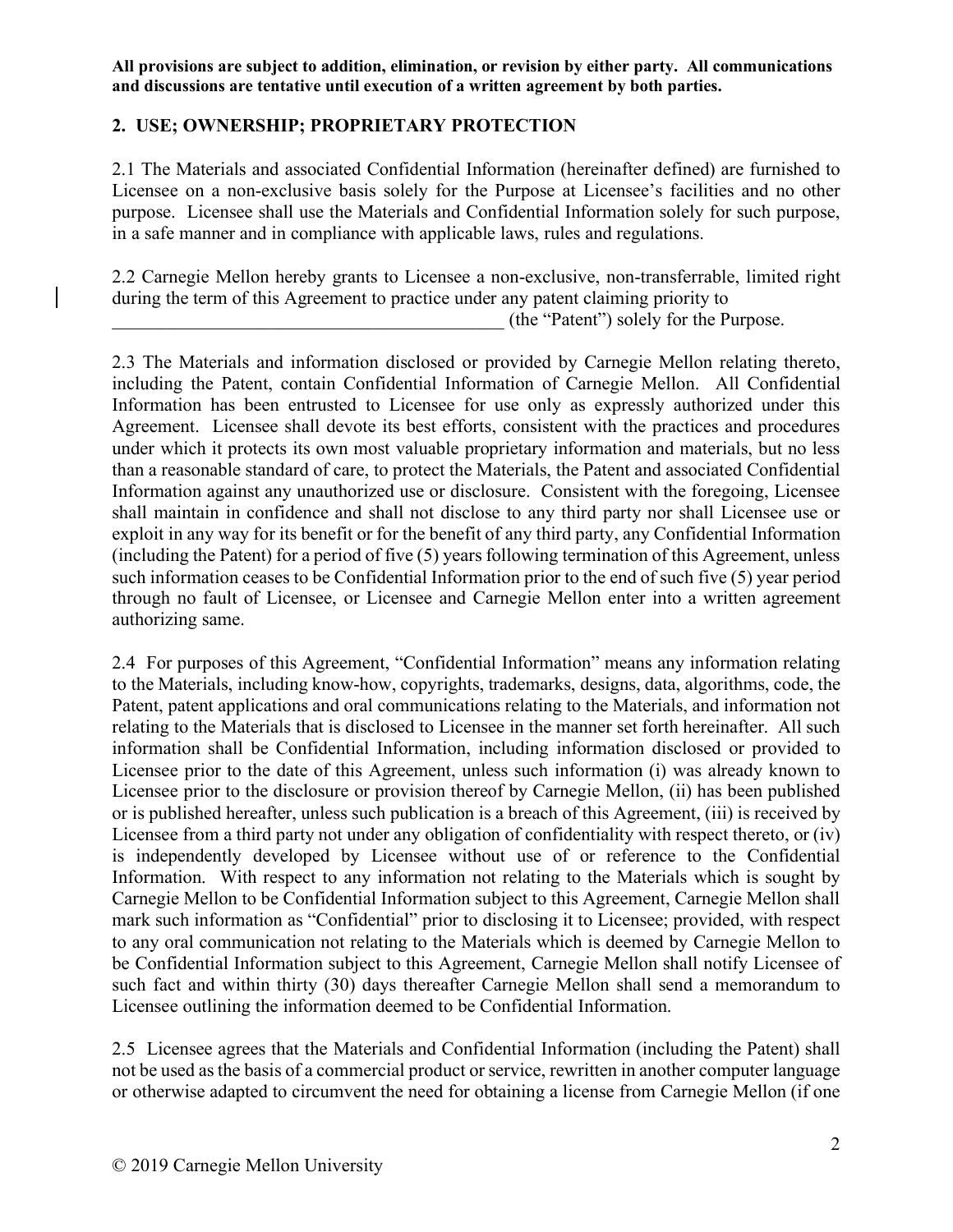is then available) for the use of the Materials and Confidential Information (including the Patent) other than as specified by this Agreement.

2.6 Licensee agrees that it will not directly or indirectly transmit, by way of trans-shipment, export, diversion or otherwise, the Materials or any Confidential Information outside of the United States.

2.7 This Agreement conveys to Licensee only a limited right to use, fully terminable in accordance with the provisions of this Agreement. Licensee shall not assert any right, title, or interest in or to any technology and/or intellectual property comprised in the Materials or Confidential Information (including the Patent). Title to the Materials (including copyright) and Confidential Information shall remain with Carnegie Mellon. Carnegie Mellon claims and reserves to itself all rights and benefits afforded under U.S. copyright law and all international copyright conventions in the Materials and any associated Confidential Information (including the Patent).

2.8 Licensee may request a commercial [non-exclusive or exclusive], non-transferable, limited term, royalty bearing license to make, have made, use, lease, sell, or otherwise dispose of products and/or services which embody some or all of the Materials and associated Confidential Information and/or would otherwise infringe any claims of the Patent upon reasonable economic terms (as mutually agreed and negotiated by the parties) and standard Carnegie Mellon terms and conditions, if one is then available.

# **3. TERM OF AGREEMENT; TERMINATION**

3.1 The term of this Agreement shall commence on the Effective Date and shall continue until the earlier of (i)  $\qquad \qquad$  ( $\qquad$ ) months thereafter, (ii) Licensee's permanent cessation of use of the Materials and associated Confidential Information, or (iii) thirty (30) days following Licensee's receipt from Carnegie Mellon of written notice of Licensee's breach of this Agreement if Licensee fails to cure such breach within the thirty (30) day period.

3.2 Upon termination of this Agreement, Licensee shall cease use of the Materials and Confidential Information, dispose of any remaining Materials in compliance with applicable laws, rules and regulations, and destroy any notes or other documents referencing or containing the Materials and/or Confidential Information (including the Patents).

3.3 Any rights or obligations under this Agreement that by their nature survive following termination shall survive following termination of this Agreement and continue to remain binding upon the parties.

# **4. NO WARRANTIES; LIMITATIONS ON TYPES AND AMOUNTS OF DAMAGES; INDEMNIFICATION**

4.1. ANY AND ALL INFORMATION, MATERIALS, SERVICES, INTELLECTUAL PROPERTY AND OTHER PROPERTY AND RIGHTS GRANTED AND/OR PROVIDED BY CARNEGIE MELLON PURSUANT TO THIS AGREEMENT, INCLUDING THE MATERIALS AND/OR THE CONFIDENTIAL INFORMATION (INCLUDING THE PATENT) ARE GRANTED AND/OR PROVIDED ON AN **"**AS IS**"** BASIS. CARNEGIE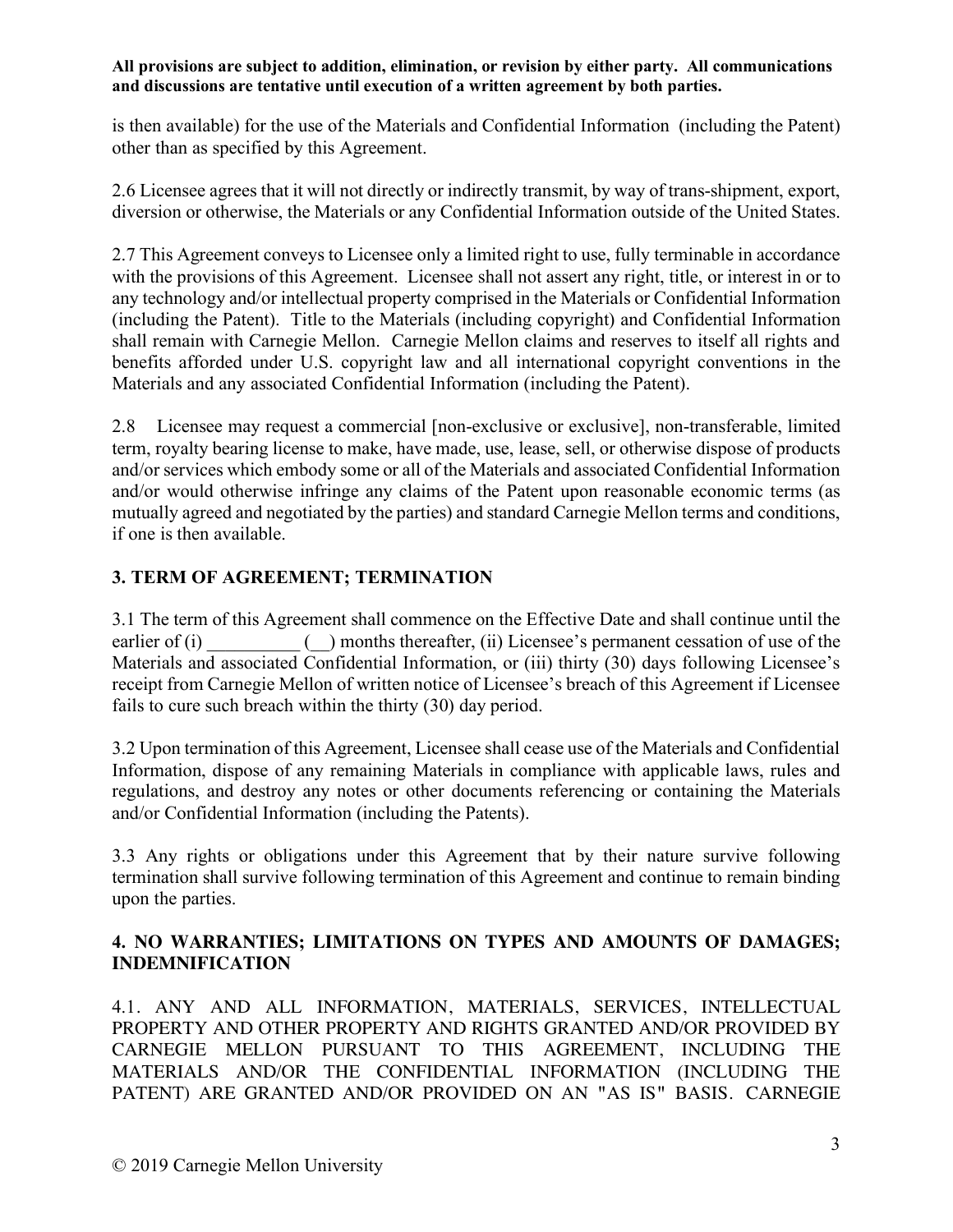MELLON MAKES NO WARRANTIES OF ANY KIND, EITHER EXPRESS OR IMPLIED, AS TO ANY MATTER, AND ALL SUCH WARRANTIES, INCLUDING WARRANTIES OF MERCHANTABILITY AND FITNESS FOR A PARTICULAR PURPOSE, ARE EXPRESSLY DISCLAIMED. WITHOUT LIMITING THE GENERALITY OF THE FOREGOING, CARNEGIE MELLON DOES NOT MAKE ANY WARRANTY OF ANY KIND RELATING TO EXCLUSIVITY, INFORMATIONAL CONTENT, ERROR-FREE OPERATION, RESULTS TO BE OBTAINED FROM USE, FREEDOM FROM PATENT, TRADEMARK AND COPYRIGHT INFRINGEMENT AND/OR FREEDOM FROM THEFT OF TRADE SECRETS. LICENSEE IS PROHIBITED FROM MAKING ANY EXPRESS OR IMPLIED WARRANTY TO ANY THIRD PARTY ON BEHALF OF CARNEGIE MELLON RELATING TO ANY MATTER, INCLUDING THE APPLICATION OF OR THE RESULTS TO BE OBTAINED FROM THE INFORMATION, MATERIALS, SERVICES, INTELLECTUAL PROPERTY OR OTHER PROPERTY OR RIGHTS, INCLUDING THE MATERIALS AND/OR THE CONFIDENTIAL INFORMATION (INCLUDING THE PATENT) GRANTED AND/OR PROVIDED BY CARNEGIE MELLON PURSUANT TO THIS AGREEMENT.

CARNEGIE MELLON SHALL NOT BE LIABLE TO LICENSEE OR ANY THIRD PARTY FOR ANY REASON WHATSOVER ARISING OUT OF OR RELATING TO THIS AGREEMENT (INCLUDING ANY BREACH OF THIS AGREEMENT) FOR LOSS OF PROFITS OR FOR INCIDENTAL, INDIRECT, SPECIAL OR CONSEQUENTIAL DAMAGES, EVEN IF CARNEGIE MELLON HAS BEEN ADVISED OF THE POSSIBILITY OF SUCH DAMAGES OR HAS OR GAINS KNOWLEDGE OF THE EXISTENCE OF SUCH DAMAGES.

CARNEGIE MELLON'S MAXIMUM LIABILITY FOR ANY REASON WHATSOEVER ARISING OUT OF OR RELATING TO THIS AGREEMENT (INCLUDING ANY BREACH OF THIS AGREEMENT), REGARDLESS OF THE MANNER CLAIMED OR FORM OF ACTION ALLEGED, IS LIMITED TO THE AMOUNTS PAID TO CARNEGIE MELLON BY LICENSEE UNDER THIS AGREEMENT DURING THE ONE YEAR PERIOD IMMEDIATELY PRECEDING THE EVENT OR OTHER CIRCUMSTANCE GIVING RISE TO THE CLAIMED LIABILTY.

4.2 Licensee shall defend, indemnify and hold harmless Carnegie Mellon, its trustees, officers, employees, attorneys and agents from and against any liability, damage, loss or expense (including attorneys' fees and expenses) incurred by or imposed upon any of Carnegie Mellon and/or its trustees, officers, employees, attorneys and agents in connection with any claim, suit, action or demand arising out of or relating to Licensee's possession of the Materials (including any use by Licensee of the Materials) any exercise of any right or license granted or provided to Licensee under this Agreement under any theory of liability (including without limitation, actions in the form of tort, warranty, or strict liability, or violation of any law, and regardless of whether such action has any factual basis).

# **5. NOTICES**

Any notice under any of the provisions of this Agreement shall be deemed given when (i) personally delivered, or (ii) sent prepaid by nationally recognized overnight carrier, or (iii)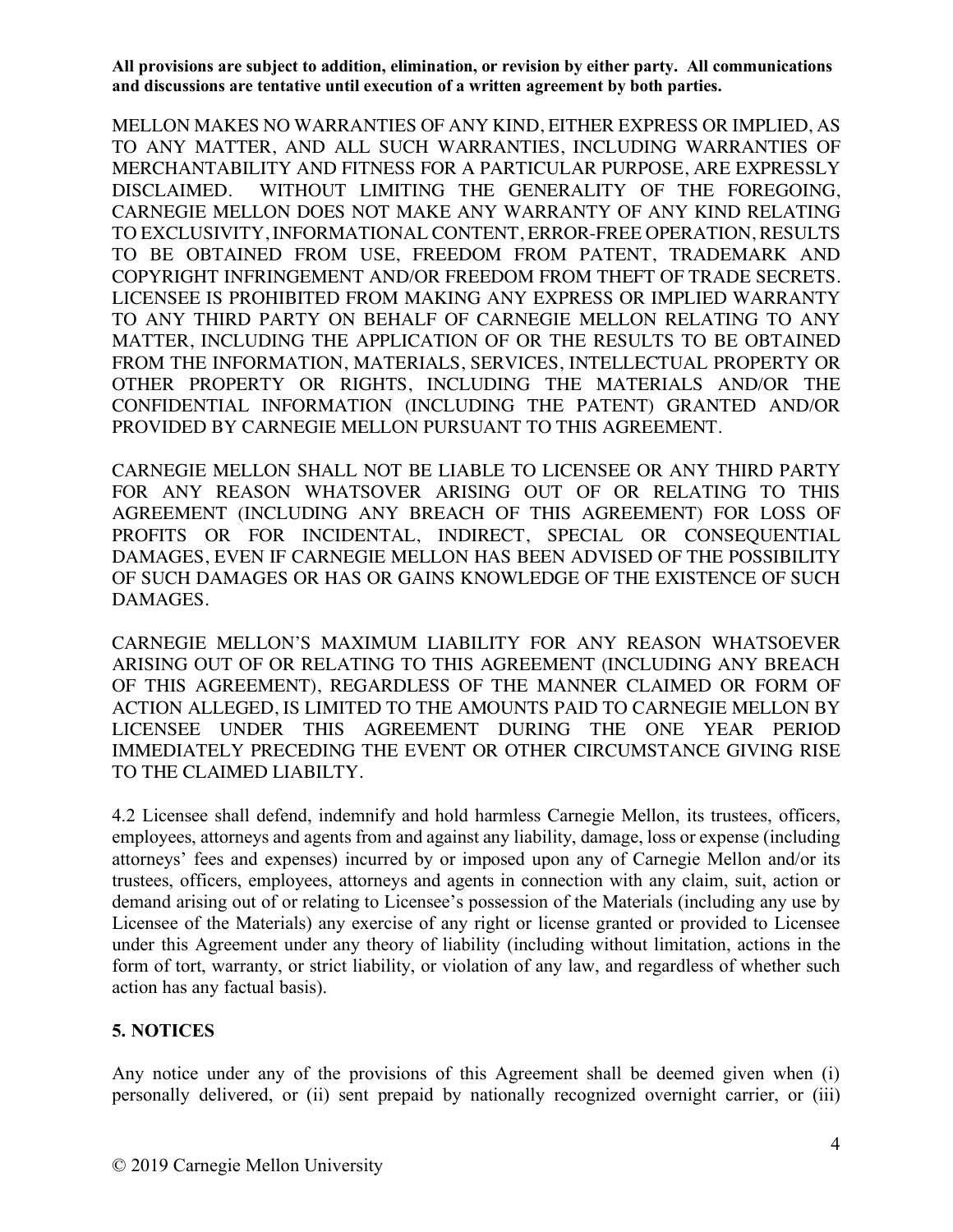deposited in the mail, postage prepaid, registered or certified first class mail, and in the case of (ii) or (iii), when addressed to the applicable party at the address indicated below, or such other address as such party shall specify for itself by like notice to other party. Each party shall in the case of (ii) or (iii), transmit to the other a facsimile copy or an electronic mail copy of each such notice promptly after sending same by nationally recognized overnight carrier or depositing same in the mail, as applicable.

| In the case of Carnegie Mellon:                 | In the case of Licensee: |
|-------------------------------------------------|--------------------------|
| Associate VP                                    |                          |
| Center for Technology Transfer and              |                          |
| <b>Enterprise Creation</b>                      |                          |
| Carnegie Mellon University                      |                          |
| 5000 Forbes Avenue                              |                          |
| Pittsburgh, PA 15213                            |                          |
| Fax: 412.268.7395                               | Fax:                     |
| Email: $\text{innovation}(\widehat{a})$ cmu.edu | Email:                   |

### **6. MISCELLANEOUS**

6.1 Neither party may assign or transfer its rights or obligations under this Agreement without the prior written consent of the other party.

6.2 This Agreement shall be governed and construed in all respects in accordance with the substantive laws of the Commonwealth of Pennsylvania without regard to conflict of law provisions in that or any other jurisdiction. All claims and/or controversies of every kind and nature arising out of or relating to this Agreement, including any questions concerning its existence, negotiation, validity, meaning, performance, non-performance, breach, continuance or termination shall be settled (a) at Carnegie Mellon's election, by binding arbitration administered by the American Arbitration Association ("AAA") in accordance with its Commercial Arbitration Rules and, in such case (i) the arbitration proceedings shall be conducted before a panel of three arbitrators, with each party selecting one disinterested arbitrator from a list submitted by the AAA and the two disinterested arbitrators selecting a third arbitrator from the list, (ii) each party shall bear its own cost of arbitration, (iii) all arbitration hearings shall be conducted in Allegheny County, Pennsylvania, and (iv) the provisions hereof shall be a complete defense to any suit, action or proceeding instituted in any federal, state or local court of before any administrative tribunal with respect to any claim or controversy arising out of or relating to this Agreement and which is arbitrable as provided in this Agreement, provided that either party may seek injunctive relief in a court of law or equity to assert, protect or enforce its rights in any intellectual property and/or Confidential Information as described in this Agreement, or (b) in the event that Carnegie Mellon does not elect binding arbitration as permitted in point (a) above, exclusively in the U.S. District Court for the Western District of Pennsylvania or, if such Court does not have jurisdiction, in any court of general jurisdiction in Allegheny County, Pennsylvania and each party consents to the exclusive jurisdiction of any such courts and waives any objection which such party may have to the laying of venue in any such courts.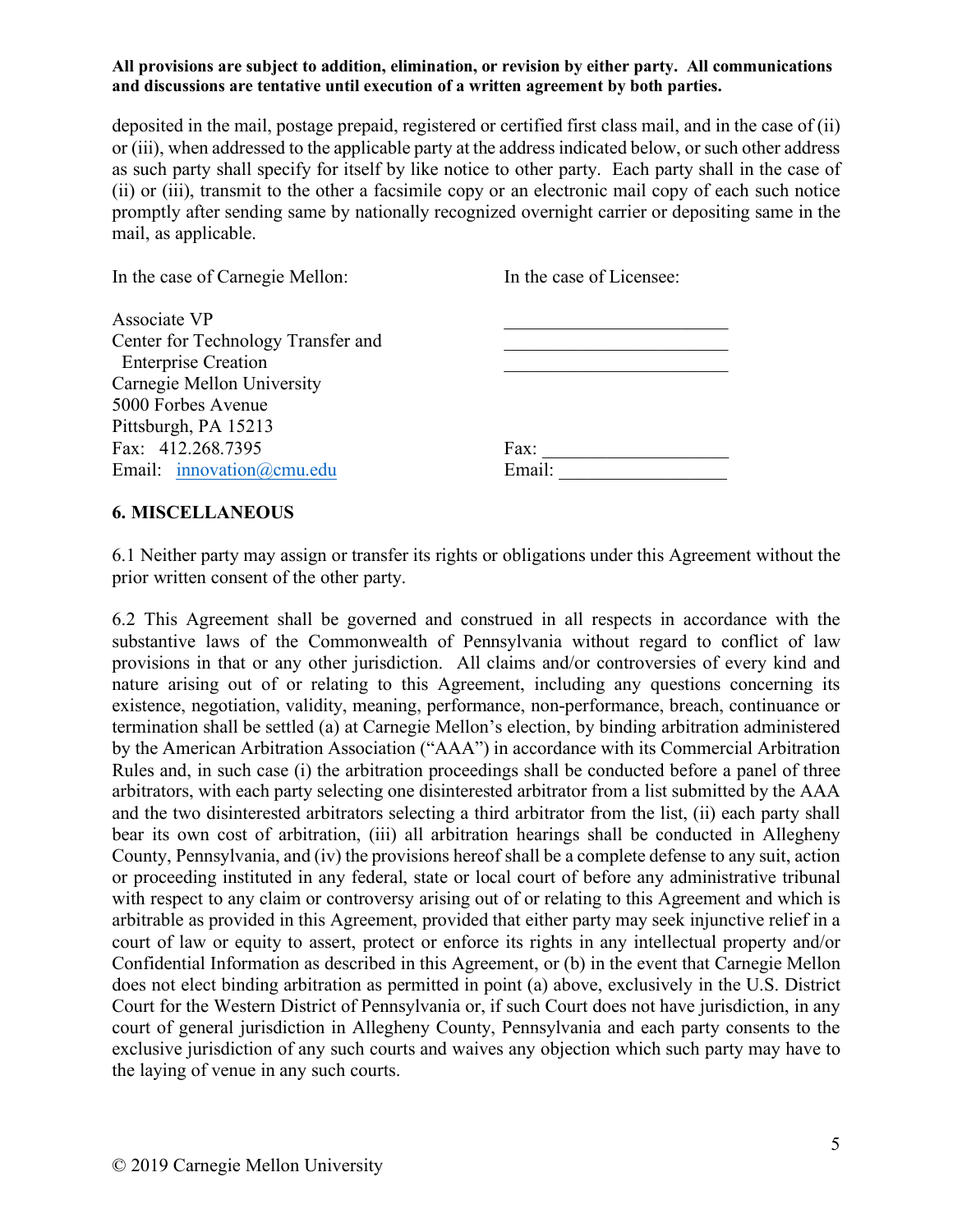6.3 All remedies available to a party for one or more breaches by the other party shall be cumulative and may be exercised separately or concurrently without waiver of any other remedies. The failure of either party to act on a breach of this Agreement by the other party shall not be deemed a waiver of said breach or a waiver of future breaches, unless such a waiver is in writing and is signed by the party against whom enforcement is sought.

6.4 This Agreement constitutes the entire agreement of the parties hereto and supersedes all prior representations, proposals, discussions, and communications, whether oral or in writing. This Agreement may be modified only by a writing signed by a duly authorized representative of the party against whom enforcement thereof is sought.

Both parties have caused this Agreement to be executed by their duly authorized representatives effective as of the Effective Date.

Carnegie Mellon University:

 $\mathbf{By:}$ Robert Wooldridge, Associate VP for Technology Transfer and Enterprise Creation

 $\mathbf{By:}$ Name/Title:

 $\mathcal{L}_\text{max}$  , and the contract of the contract of the contract of the contract of the contract of the contract of the contract of the contract of the contract of the contract of the contract of the contract of the contr